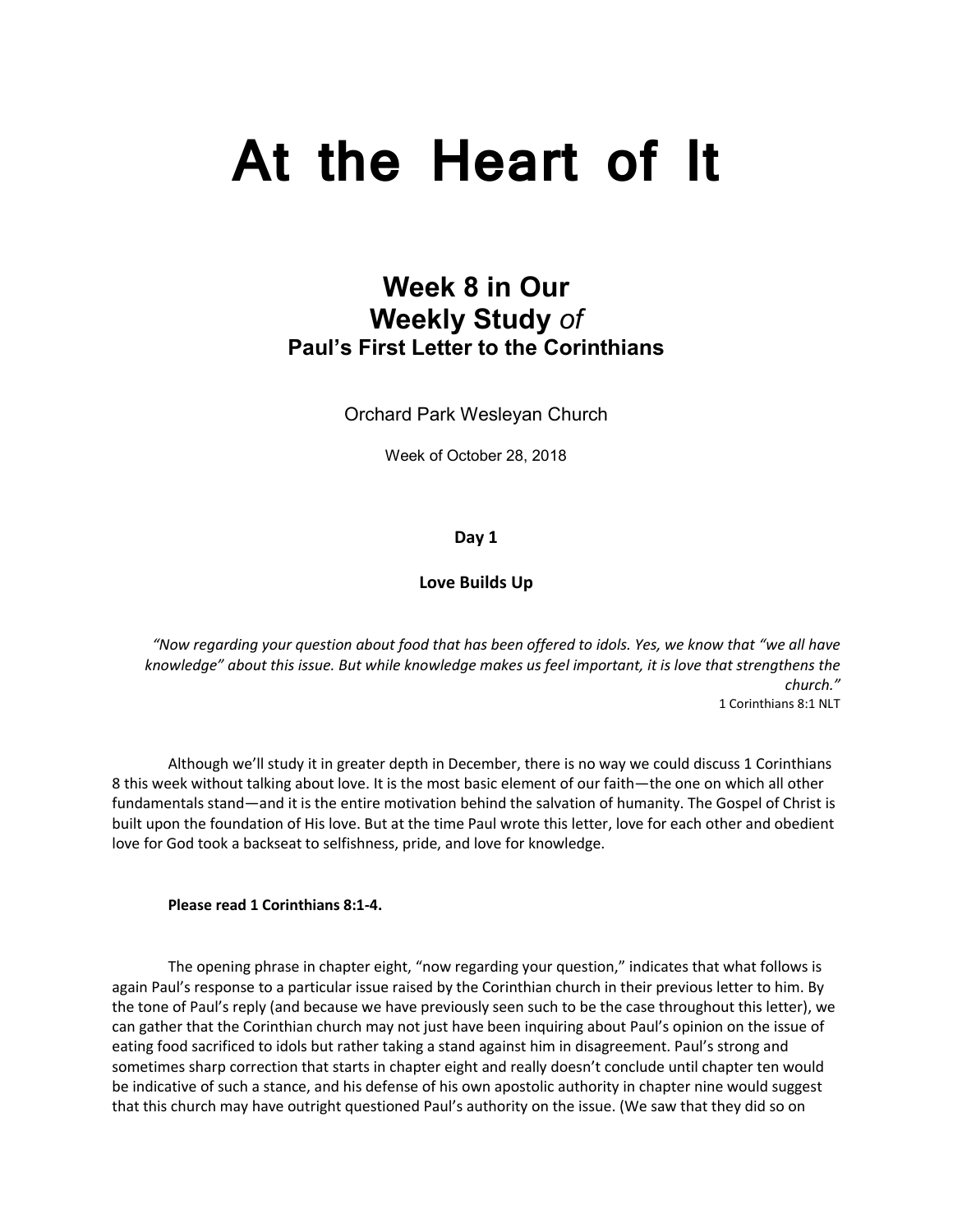other topics earlier in the letter, too.) So right away this week, we find ourselves in the middle of a familiar tension between Paul and the Corinthians.

Furthermore, in reading the opening verses of chapter eight, we're presented with a problem: Paul starts to address the question that the church asked but then seems to veer off in a different direction. Instead of giving a direct answer to "[their] question about food that has been offered to idols," he shifts to a conversation about love and knowledge. What do we do with this?

• What is the first word in verse four?

The "so" (NLT) or the "therefore" (ESV) that connects verse four to the preceding ones also connects it to the preceding topics of love and knowledge. Paul considered *part* of the issue about eating food previously sacrificed to idols to be directly connected to an imbalance in the church's values.

As we've seen throughout the letter, the Corinthian believers proudly pursued higher knowledge and regarded those who displayed it to be more valuable than those who did not. Paul understood that the Corinthians' question concerning food indicated more than confusion about a social issue; it indicated a heart issue. They valued knowledge more than they loved and valued each other, and so he tackled the root of the problem first in verses 1-3.

We'll talk more about the heart and what it means to God tomorrow, but for now, we're going to hone in on this very first profound statement that Paul makes about knowledge versus love. We don't usually think of knowledge and love being opposing forces—and really, they're not. True knowledge and wisdom come from God, and He even gives wisdom to us as a gift. Knowledge and wisdom are good! But, when the pursuit of knowledge as a commodity becomes our goal rather than pursuing the One who gives it in order to know *Him*, then knowledge becomes a tool of the enemy and seldom comes without its old friend, pride.

#### **Please read Genesis 3:4-6.**

- What reason did the serpent give Eve to explain why God forbade her and Adam to eat the fruit from the Tree of the Knowledge of Good and Evil?
- List why Eve ultimately made the decision she did.

Pride and a lust for knowledge have been partners since the beginning of time, and I don't see them parting ways anytime soon. Please know that I am in no way disparaging intelligence, study, knowledge, wisdom—any of it. Like I mentioned above, those are good things! But when we prize them so much that we chase the gifts rather than the Giver, we move into dangerous territory. We think we know as well as—or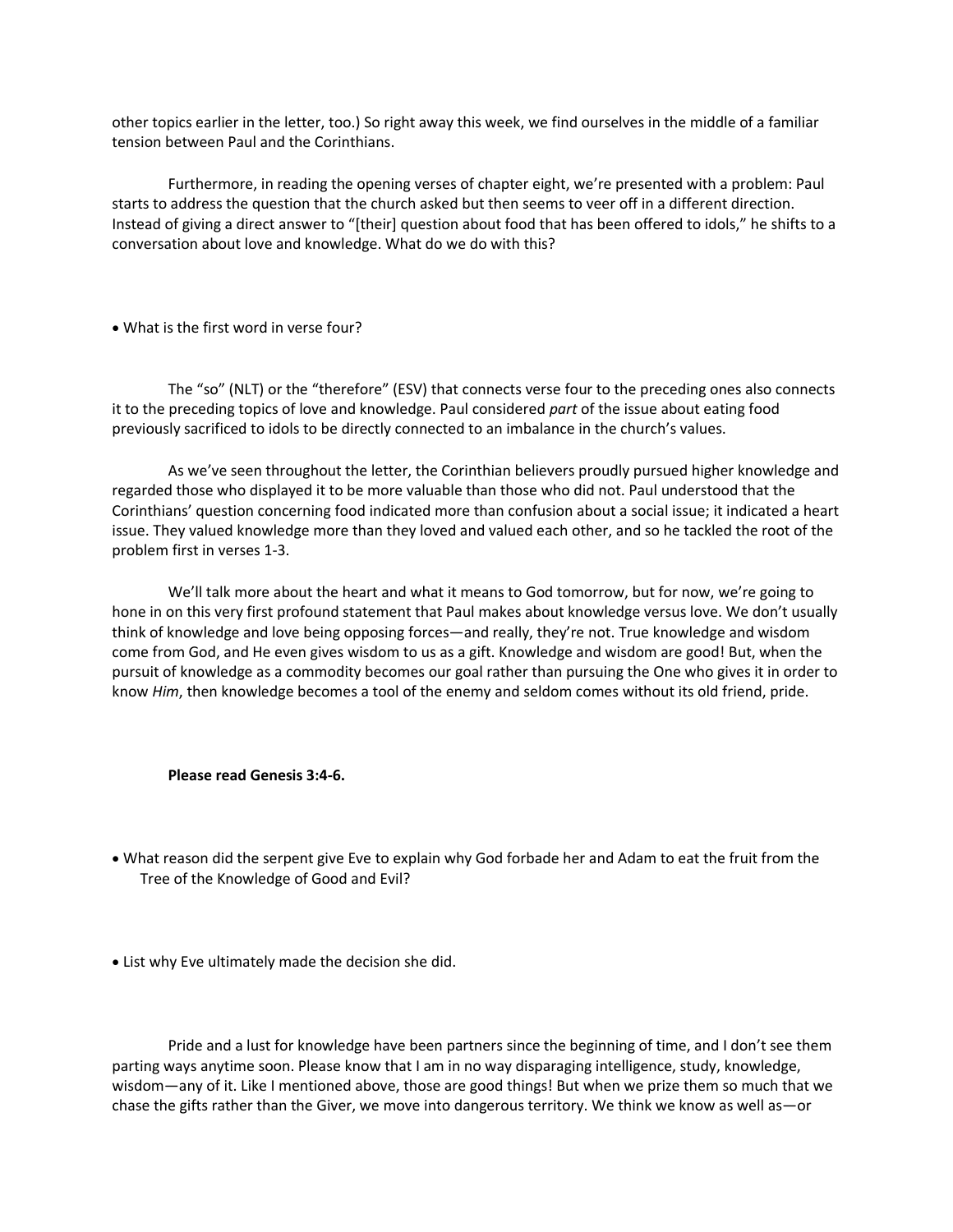better than—God. This, as we saw in the earlier chapters of 1 Corinthians, was a major problem for the church in Corinth. And it is at the crux of their question concerning eating food that had been offered to idols. Many in this church thought that they had superior knowledge because they understood that idols were nothing. Such knowledge, they insisted, gave them

the right and the freedom to partake in meals held in pagan temples. Paul will strongly condemn such a practice for other reasons in chapter 10, but here, he corrects them on the grounds of the attitude of their hearts toward their brothers and sisters in Christ. In other words, Paul says that even if eating food offered to idols *wasn't* wrong on other grounds, they should still refrain because their attitude about having knowledge made them so proud and self-centered that they ignored the struggle with sin that their "right" forced on other brothers and sisters. Their "knowledge" made them arrogant, blind, and insensitive to the spiritual needs and struggles of other believers.

By contrast, how *should* the Corinthian church have handled this issue? They should have displayed love rather than flaunted knowledge. At the risk of infringing on what we'll study later in December, we have to glance at 1 Corinthians 13.

**Please read 1 Corinthians 13:1-8, and pay special attention to verses 4 and 5.**

• What common thread do you see among Paul's description of what love is or is not?

In verses 1-3, Paul specifically mentions speech, knowledge, and understanding as qualities that are useless without love; and in verses 4-5, he targets proud, self-seeking behaviors as antitheses of love.

Now let's return to chapter 8. The Corinthian church had an overabundance of self-proclaimed knowledge, but it was useless—even destructive—because it was self-gratifying and therefore detached from love. Rather than using their knowledge and enlightenment to argue for what they thought was their right (partaking in temple meals offered to idols), this church should have clung to the wisdom and love of God that always selflessly gives itself for the benefit and building up of another.

**Please read 1 Thessalonians 5:11 and 14**.

• How can we practically demonstrate our love for each other by "building each other up?"

This is what we're all called to do (1 Thess. 5:11, 14). We are called to receive God's love and to imitate Him by pouring it out on each other. In John 13:35, Jesus says that this will be the distinguishing characteristic of His disciples. If we love each other—fellow believers—the world will know that we belong to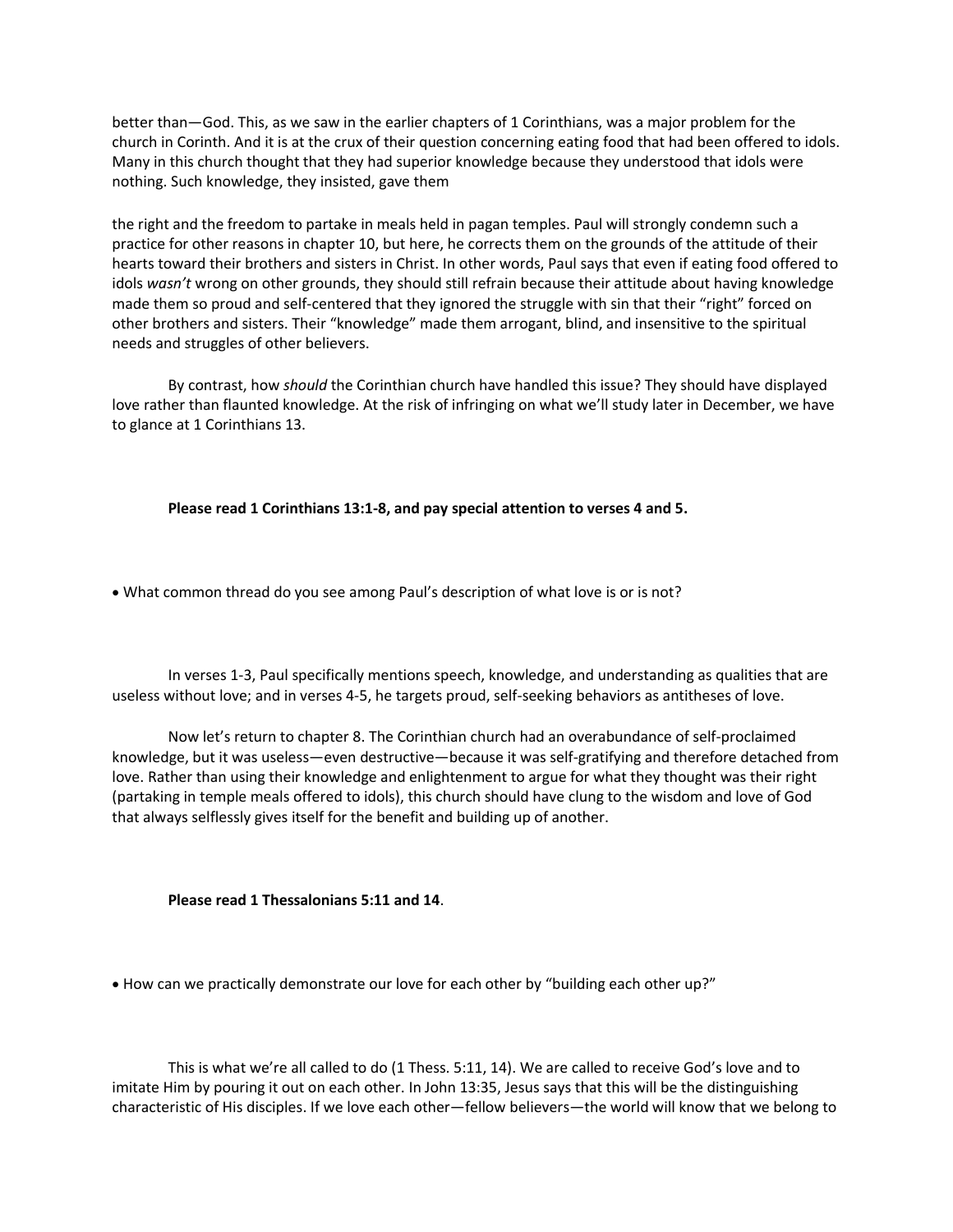Him. In John 15:12, Christ commands His disciples to love each other as He loved them. How did He love them? He served them, attended to their physical and spiritual needs, gave up heavenly glory by becoming human, and ultimately sacrificed Himself so that they would be saved, have eternal life, be built up into His holy church, and pour His love out on the rest of the world. The One who possesses *all* knowledge could have blown His disciples' minds with all that He knew (knows) but instead chose to wash their feet, to build their faith, to encourage their growth, to teach through stories, and to meet them where *they* were in order to help them come up to what He had for them.

My friends, we're studying God's Word and learning so much. I don't want it any other way, and I imagine you feel the same. But let us never allow what we learn to tempt us to spiritual elitism or pride. Let us never allow knowledge to replace self-sacrificing, demonstrative love. This is the foundation of every piece of knowledge we could ever acquire about God. It is on this foundation that we build our faith; it is from this foundation of love that we seek to build others up.

**Consider:** When we're serious students of God, we can't help but want to learn all we can about Him. But an increase in knowledge can initiate a surge in pride. How can you guard yourself against this? How can you make sure that your heart is engaged in active, humble, demonstrative love for others as you grow in what you know about God? One of the most powerful defenses we have is prayer. We need to pray that God would keep us in His will, humbly loving each other with a heart like His.

**Pray:** Lord, give me Your love for my brothers and sisters in Christ. Your love is unfailing, not based on what we deserve but based on Your own goodness. Please increase Your Spirit within me, and help me to love others as You have loved me. In Jesus' Name, Amen.

#### **Day 2**

# **Knowing God**

*"Dear friends, let us continue to love one another, for love comes from God. Anyone who loves is a child of God and knows God."*

1 John 4:7

Yesterday we talked about building others up in love rather than letting ourselves become inflated by knowledge. Over the next two days, we're going to talk about how love and knowledge relate to our knowing God and being known by Him.

Since we're studying this within the context of the Corinthian church's question in chapter 8, I think we should start with a question for ourselves: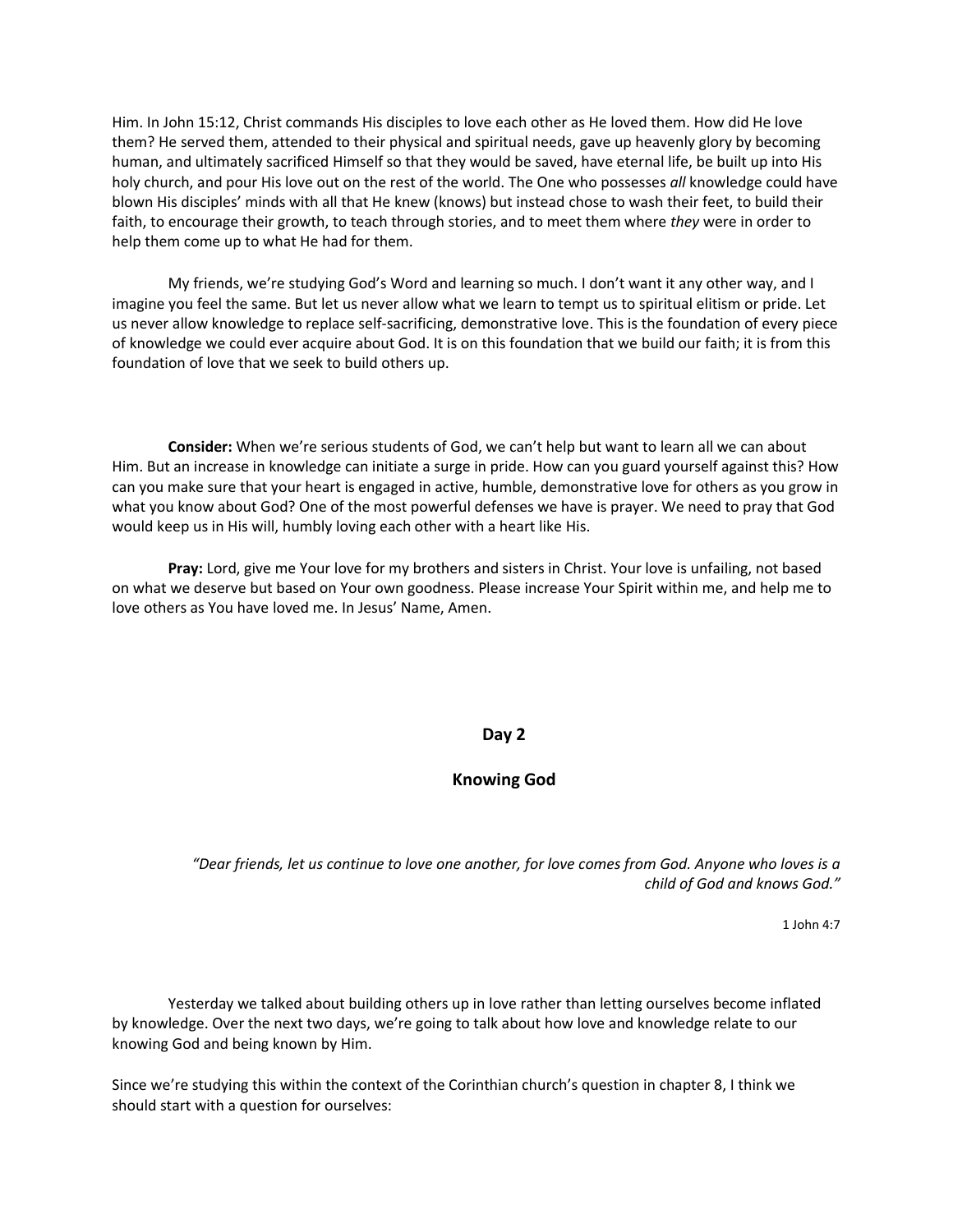• Have you ever brought what you thought was a small question, confusion, or other issue to God, only to have Him convict you or expose something deep within your heart? I certainly have. Describe it below.

The Corinthian believers who questioned Paul about eating food sacrificed to idols likely considered their question to be primarily a social one. But as we saw yesterday, Paul temporarily bypassed the social implications of the question and cut straight to the heart of the matter.

Doesn't God do the same with us? He starts with the hidden motivations of our heart and works outward to correct the actions that flow out from it. Our hearts are His priority. He searches and tests them, softens or hardens them, woos and cultivates them, and even takes up residence within them. He wants *all* of your heart and mine. Why? Because, as we will discover today and tomorrow, our hearts are the greatest indicators that we know God and that He knows us.

• Fill in the blanks below:

"Keep your \_\_\_\_\_\_\_\_\_\_ with all vigilance, for from it flow the \_\_\_\_\_\_\_\_\_\_ of \_\_\_\_\_\_\_." (Proverbs 4:23 ESV)

"As a face is reflected in water, so the \_\_\_\_\_\_\_\_ reflects the \_\_\_\_\_ person." (Proverbs 27:19 NLT)

In the Old Testament, the word most often used for "heart" is the Hebrew, *lebab.* It is intrinsically connected to the mind, the will, the "seat of the emotions and passions," the very "inner man." It is often used interchangeably for the soul.<sup>1</sup> God constantly searches and tends to our hearts because they are the wellspring from which everything else in us flows out. If He doesn't have our heart, He doesn't have us. With this as our starting point, let's draw two more conclusions about knowing God.

1. **In order to know God, we must experience Him.** 

**Please read Matthew 23:13-36.**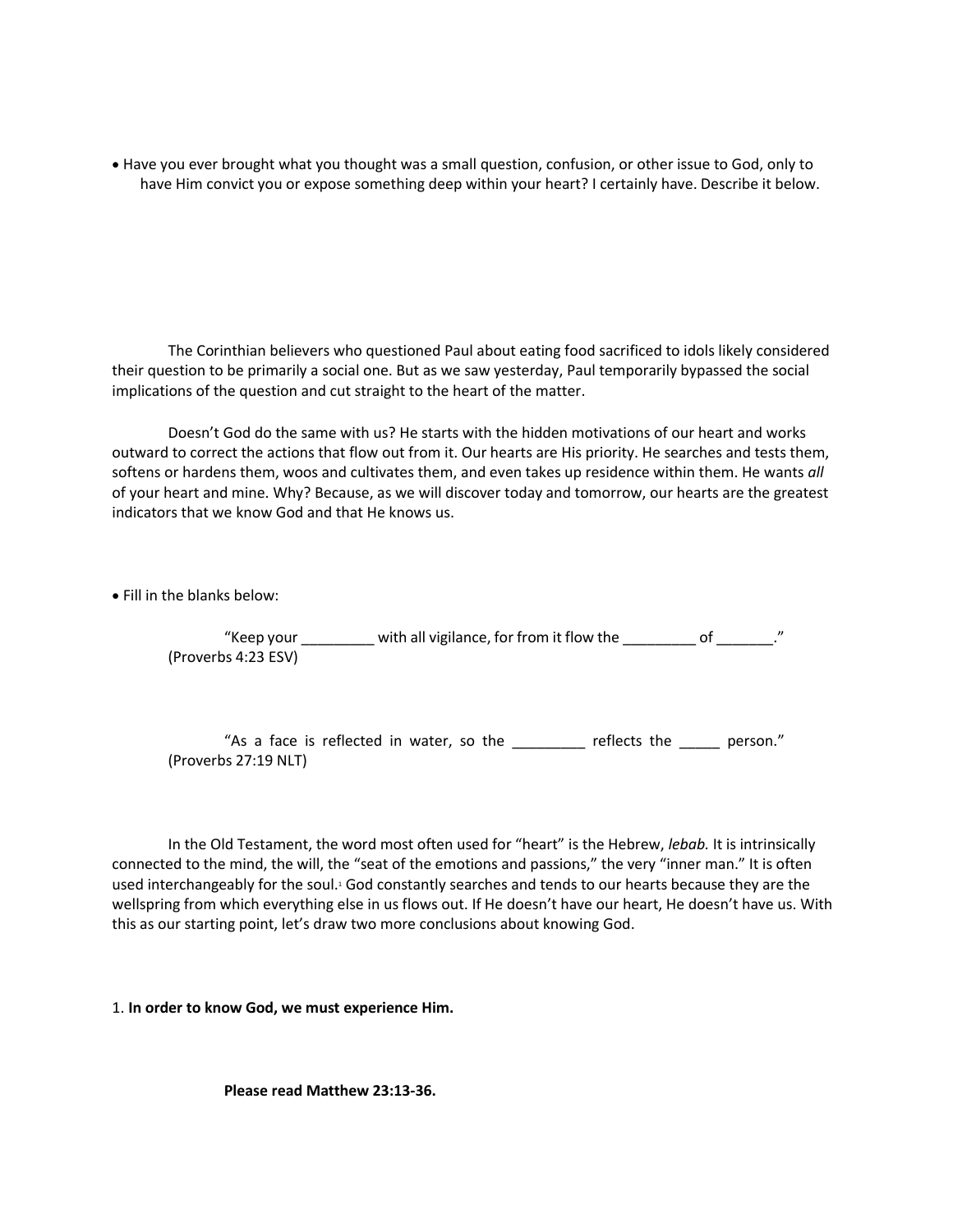• In your own words, write what 23:25-26 says.

If anyone could have boasted about knowledge of God, the Pharisees could have. As the theological authority of their day, the Pharisees knew God's Law inside and out, yet these were the ones on whom Jesus pronounced "seven woes" and who He repeatedly called "blind" and "hypocrites." These are the ones who knew every prophecy about the Messiah yet missed their visitation from Him. They had so much knowledge about God, but sadly, that knowledge became for them a replacement for actually knowing, loving, and worshiping Him. We, too, can have abundant knowledge about God and look outwardly like we know Him but if this knowledge doesn't cut to our heart, it's all a waste. We can know *about* Him without actually *knowing* and experiencing Him.

This was part of the problem that Paul was correcting in the opening verses of 1 Corinthians 8. The Corinthian Christians had knowledge about God, and in verses 4-6, Paul confirms that what they knew was correct: God is the only God; Jesus is the only Lord; and idols are nothing. However, many considered that knowledge to be the barometer and the end-goal of their relationship with God. If they knew the right things, they were in right status with God. If they knew more than other Christians, they thought they were superior and possibly even favored by God (8:8). How far this is from the truth!

Certainly no one would ever mistake me for an expert in the Greek language, but I have been fascinated for a long time by the Greek words used for knowledge and knowing in the New Testament. I did a little digging for our study today, and while much of this is still over my head, I found something that I think you'll enjoy with me. The root for most words used for "knowing," "being known," or "knowledge" in Greek is *gno*-. Its main derivative is the verb, *ginóskó,* which means "to come to know, recognize, perceive" or "properly, to know, especially through personal experience (first-hand acquaintance"). It is often used in reference to sexual intimacy.<sup>2</sup> From this verb is derived the noun, *gnósis*, which is a "functional ('working') knowledge gleaned from first-hand (personal) experience, connecting theory to application."<sup>3</sup> We can probably say that *ginóskó* is the act of knowing through experiencing, and *gnósis* is the knowledge acquired from the experience.

Now here's the really interesting part: *gnósis* "is only as accurate as the relationship it derives from."<sup>3</sup> In other words, acquired knowledge can never exceed the experience from which it was acquired.

So as it pertains to knowing God, our knowledge about Him can never replace a relationship with Him, and it is not indicative of our standing before Him. Unless we have an active relationship based on experiencing God, our knowledge of Him will always be lacking. We might say that we can collect knowledge in the mind, but unless we involve the whole

person—the heart—we can't really *know*.

2. **In order to know God, we must love Him.**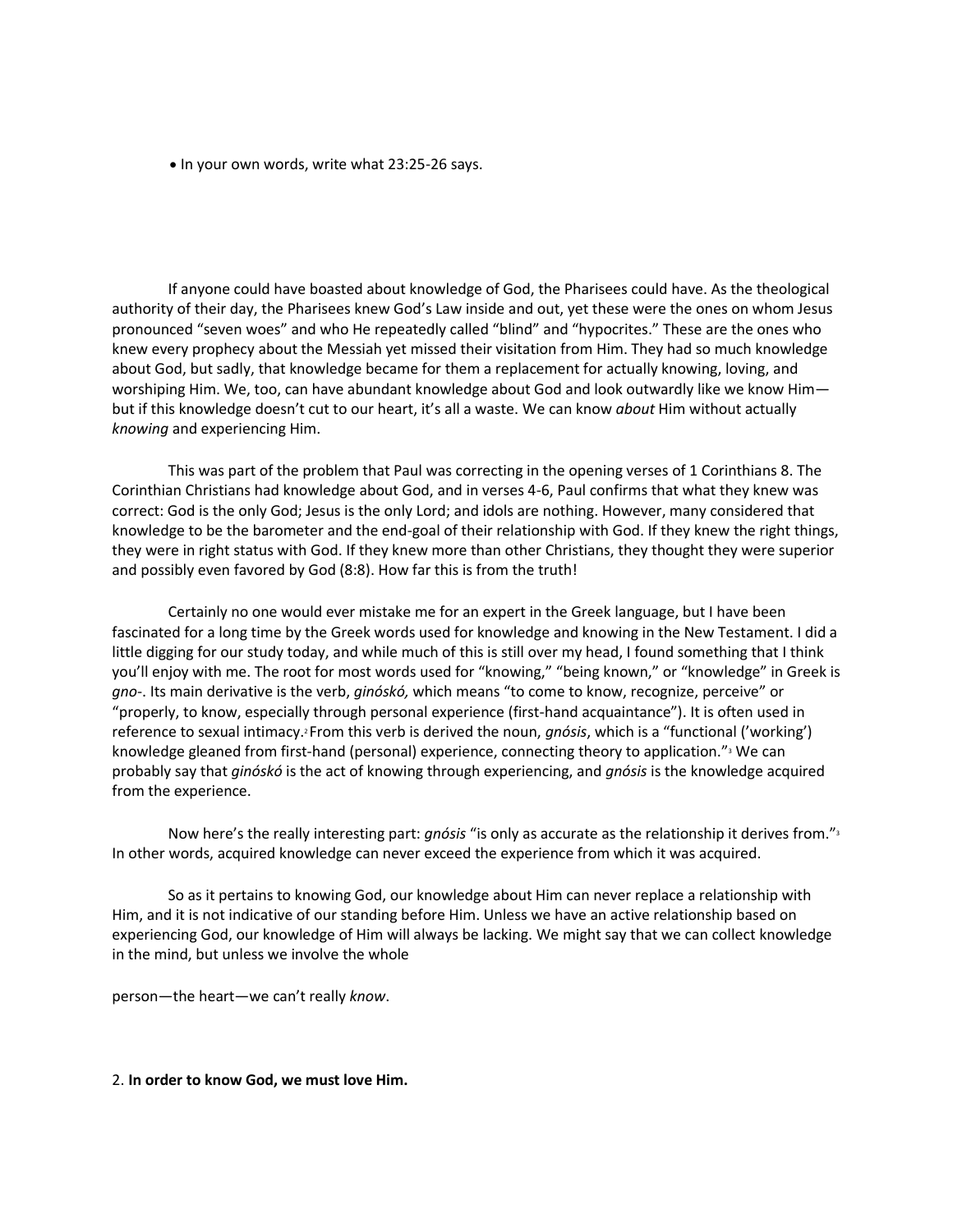#### **Please read 1 John 2:3-6.**

I think I could read 1 John every day for the rest of my life and continue to be amazed by what I find there. The apostle John *knew* the love of God. He experienced it, lived it, understood it—and thankfully for us, he proclaimed it.

In 1 John 2:3, John gives us one sure way to know that we have come *to know* God: we keep His commands. Since we know that Christ fulfilled the Law and that we are no longer bound by it, what commands are we to keep that would indicate that we know God?

#### **Read Matthew 22:34-40.**

• What does Jesus say is the greatest commandment (Matt. 37)? The second greatest?

In His answer, Jesus referred back to Deuteronomy 6:4-6 where Moses instructed the Israelites in obedience to God. The greatest command that God ever gave was to love Him completely; the second greatest was to love each other. Every other requirement God has for His people comes from these two.

Loving God above all else indicates that we know Him because, when we know Him, we can't help but love Him! Secondly, though, it is the mark of the one who knows God because God Himself *is* love. We cannot know God and be devoid of love. Conversely, we cannot be full of genuine love without receiving it from Him who *is* love.

**Consider:** Take an honest inventory of the priorities of your heart today. Where is God? Do you love with all your heart, mind, soul, and strength? How can you incorporate more intentionality in your love for God? For others?

**Pray:** God, the desire of my heart is to love You with all of it. Let me *know* You for who You are, Lord, and love You more.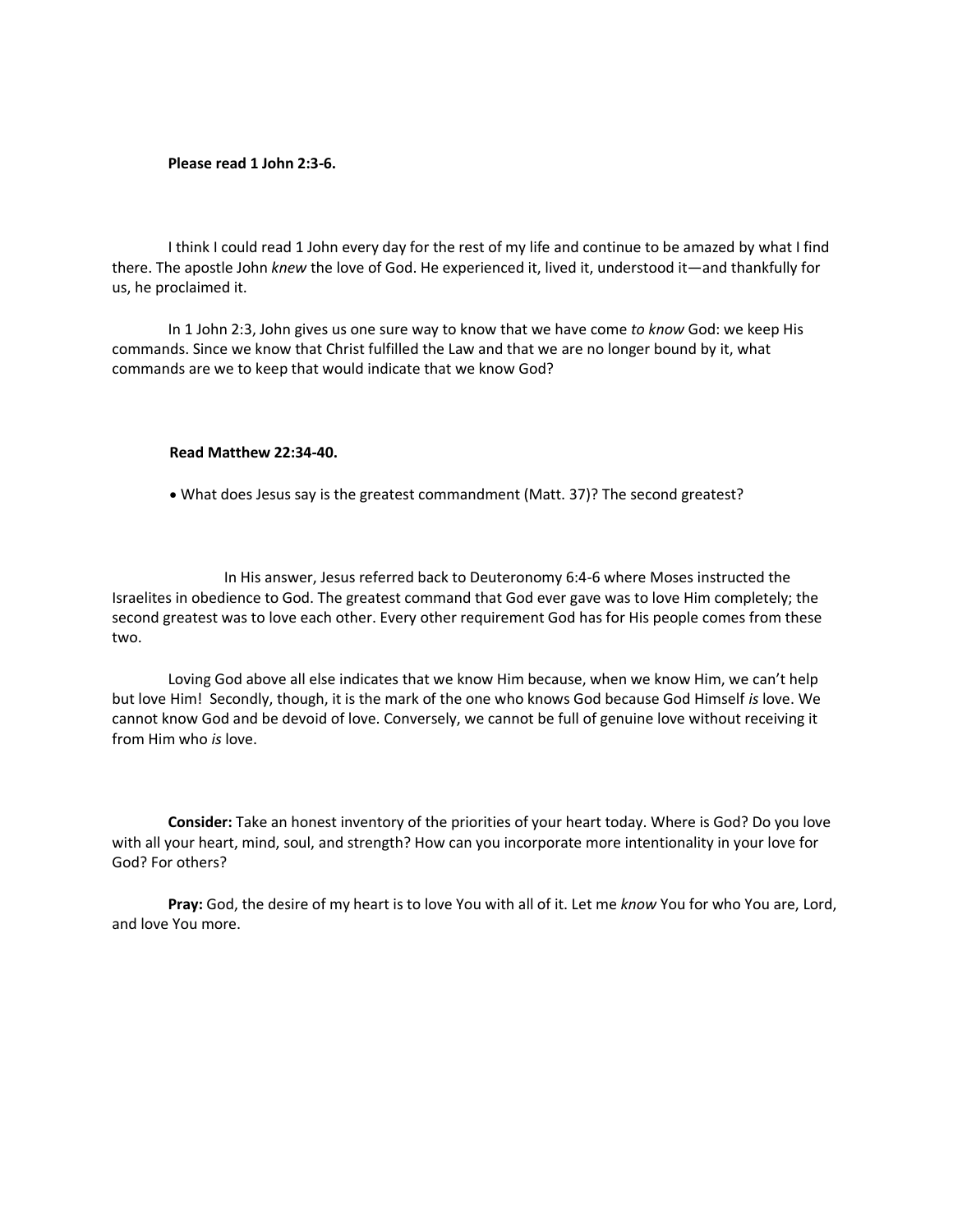### **Day 3**

## **Known by God**

*"But the person who loves God is the one whom God recognizes."*

1 Corinthians 8:3

Yesterday we considered the importance of our hearts and how, in order to really know God, we cannot detach our knowledge about Him from our love for Him. Really knowing Him depends on having a loving relationship with Him. Today, we're going to consider what Paul says in 1 Corinthians 8:3, above, about being known *by* God.

Paul says that when we love God, we are "known" (ESV) or "recognized" (NLT) by Him. But what does it really mean to be "known" by God? He is omniscient; He knows everything. So naturally, God would know all of His people, right? Yes, but being truly known by the God of the universe comes with a lot more than mere acquaintance.

**Please read the following verses and write down anything you'd like that helps you understand what it means to be known by God. We're going to draw some conclusions below.** 

**Exodus 32:12**

**Psalm 139**

**Jeremiah 1:5**

**Luke 12:7**

**John 10:27**

**1 Corinthians 4:5**

**Ephesians 1:4-5**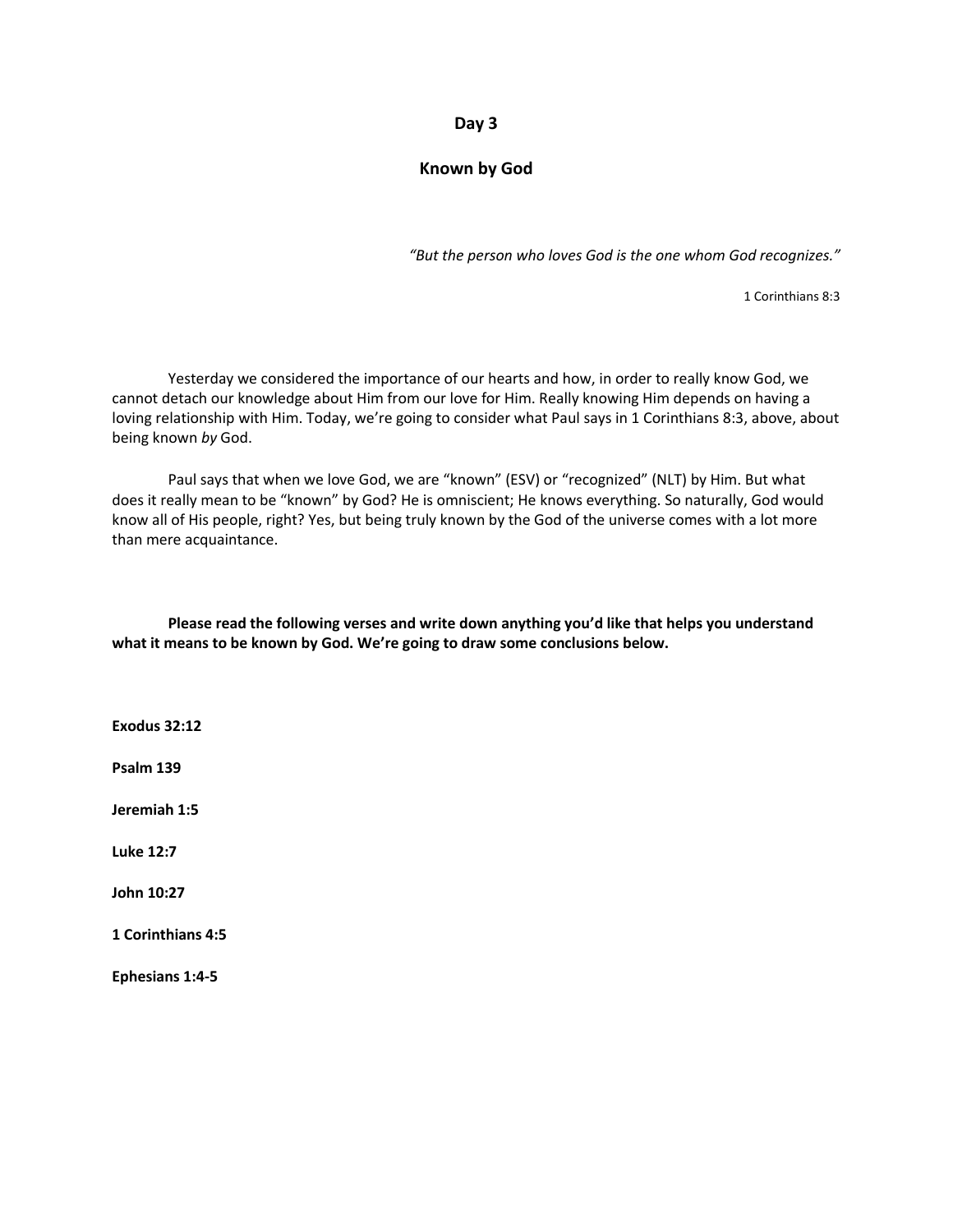• **Being known by God is to be** *completely* **known.** By this point, we all understand that God craves intimacy with His people. That being said, I think it's important to note that the word used in 1 Corinthians 8:3 for "recognized" again is *ginóskó,* indicating that our love for God shows that we are known by Him in an active, relational, intimate way. God doesn't want us to simply know *about* Him; He wants us to know Him in real relationship. In the same way, He doesn't just know *about* us, either, but knows us intimately.

In the verses above, we see that God knows each of us by name; He discerns our thoughts and knows our every move; He has numbered the hairs on our heads and considers us valuable; and He knows even the secret purposes of our hearts. There is not one part

of us that remains a mystery to God. He is intimately aware of every physical, emotional, spiritual, and relational part of us. He even knows every part of our history and our ancestors' history that somehow affects our present. To understand that we are known by God is to understand that we are *fully* known by Him.

- **Being known by God is to be chosen by and belong to Him.** Our chosen status rests at the center of being known by God. Jeremiah 1:5 says that God knew Jeremiah before He made Jeremiah; God chose and appointed him even before birth. Ephesians 1:4 tells us that God chose us in love for adoption to Himself even before He laid the foundation of the world.
- **Being known by God is to be** *treasured* **by Him.** God refers to those whom He calls as His "treasured possession," so you'd better believe that when God recognizes you as His own, He doesn't just claim you. He treasures and adores you.
- **Being known by God means that we have heard Him and responded obediently to Him.** This is perhaps what lies at the crux of 1 Corinthians 8:3. In John 10:27, when Jesus said that His sheep "listen to my voice; I know them, and they follow me," He was saying that when someone belongs to God (is known by Him), it is evidenced by the fact that he or she has responded in obedience by following Christ. Our love for God is not what *makes* God recognize or know us; rather, it is the evidence that He called us and we responded *yes!*
- **Being known by God is to be set apart** *for* **God.** We'll close with this final point today, and it will lead us into tomorrow's devotional. When we are known by God, having been adopted as His own son or daughter, we are endowed with enormous privilege. We receive eternal life, glory with Christ, and a heavenly inheritance. We are renewed daily and are being transformed to reflect the image of Christ. But with all of this privilege, we mustn't forget that in recognizing us as His own, God sees us as—and indeed calls us to be—separate from the rest of the world. We are to be holy as He is holy. We can't say that we belong to God, yet find our identity in the world. This is where we'll pick up tomorrow.

**Consider:** How well does your spouse or a parent or a best friend know you? Have you revealed everything to the other half of your most intimate relationship—or do you have a few hidden parts of yourself that you entrust to no one? God knows. He knows all of you; He loves you; and He considers you His treasure. The most wonderful part about being known by God is that we learn that we can trust Him with every part of ourselves. As we release more of ourselves to Him, we are free to receive more of His love. In turn, we learn to love Him more and others more, displaying that indeed, we know God, and He knows us.

**Pray:** Thank You, God, for choosing me. Thank You for knowing me, for loving me, and for growing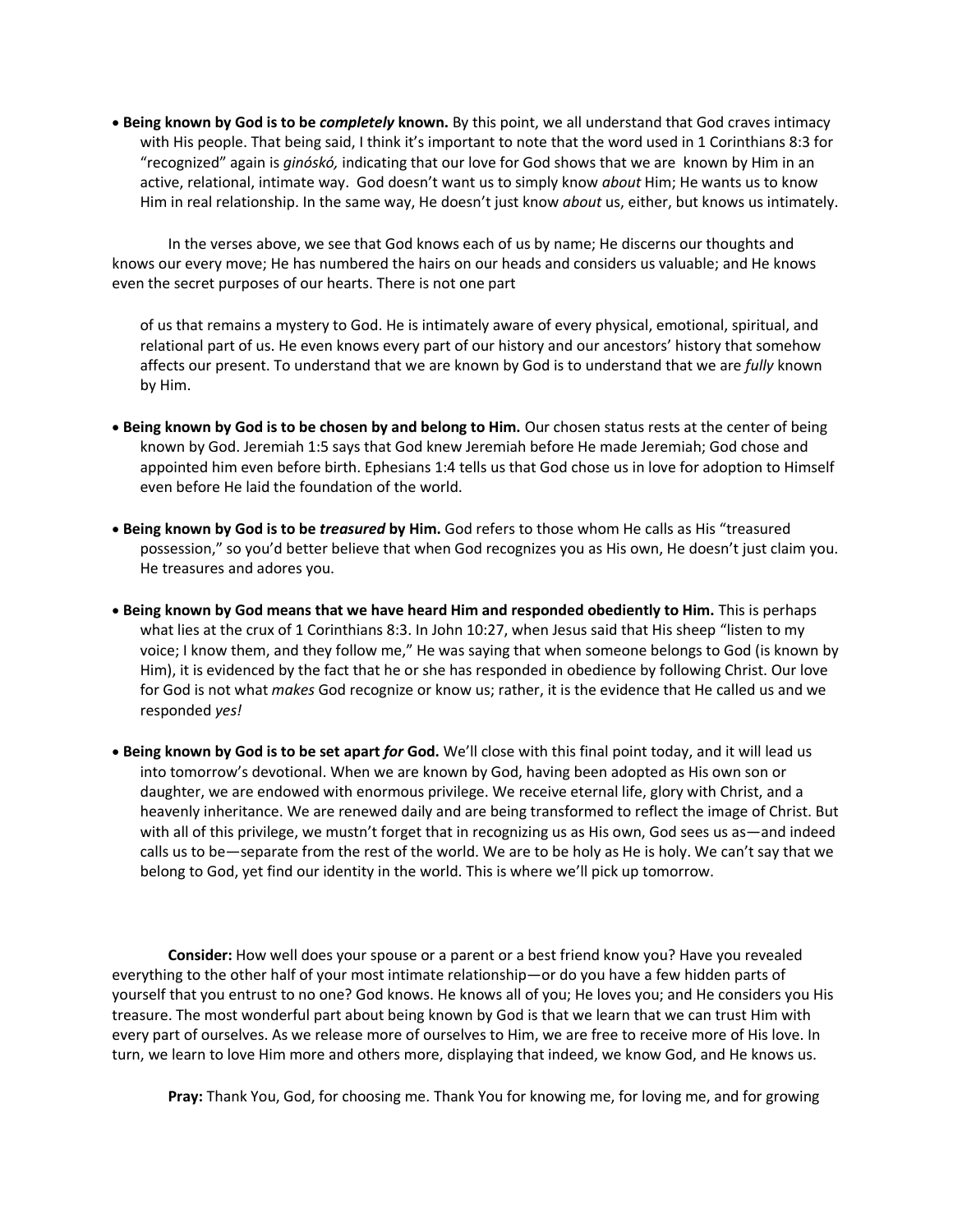Your love in me. Please continue to pour Your love out on me so that all will know that I am Yours.

# **Day 4**

# **Letting Go**

*Therefore, come out from among unbelievers, and separate yourselves from them, says the LORD. Don't touch their filthy things, and I will welcome you.* 

2 Corinthians 6:17

Today's study is the one that God has been pressing most on my heart this week, but it's also the one that I've been most hesitant to approach. I'm praying that God will use my words the way He wants them used and accomplish His purpose for each one of us today—myself included.

**Please read 1 Corinthians 8:4-6.**

• What did these Christians "know?"

• What did they insist upon with this knowledge (v. 4)?

The Corinthian believers knew some important truths about their faith. From Paul's quotation of their previous letter, at least some of them recognized the absolute falsehood of paganism and embraced the Gospel as the only truth. As we've seen up to this point, though, that knowledge didn't lend itself to much in the way of relationship with God. The Corinthian church had much knowledge but little insight or understanding.

Instead of taking what they knew to heart and chasing after God in passionate pursuit—loving righteousness and hating wickedness—the Corinthians used and even twisted their knowledge (chapter 6) to argue for the right to remain attached to the world and actively indulge in sin. Sadly, many Christians in our culture today are not much different. But, instead of focusing on our deficits or failures, let's understand what God asks of us, why it's important, why it's hard, and how we can overcome it. If God uses any of this to convict you concerning your relationship to the unbelieving world, let Him, and run to Him. If He uses it to encourage you in how you're following Him, receive that!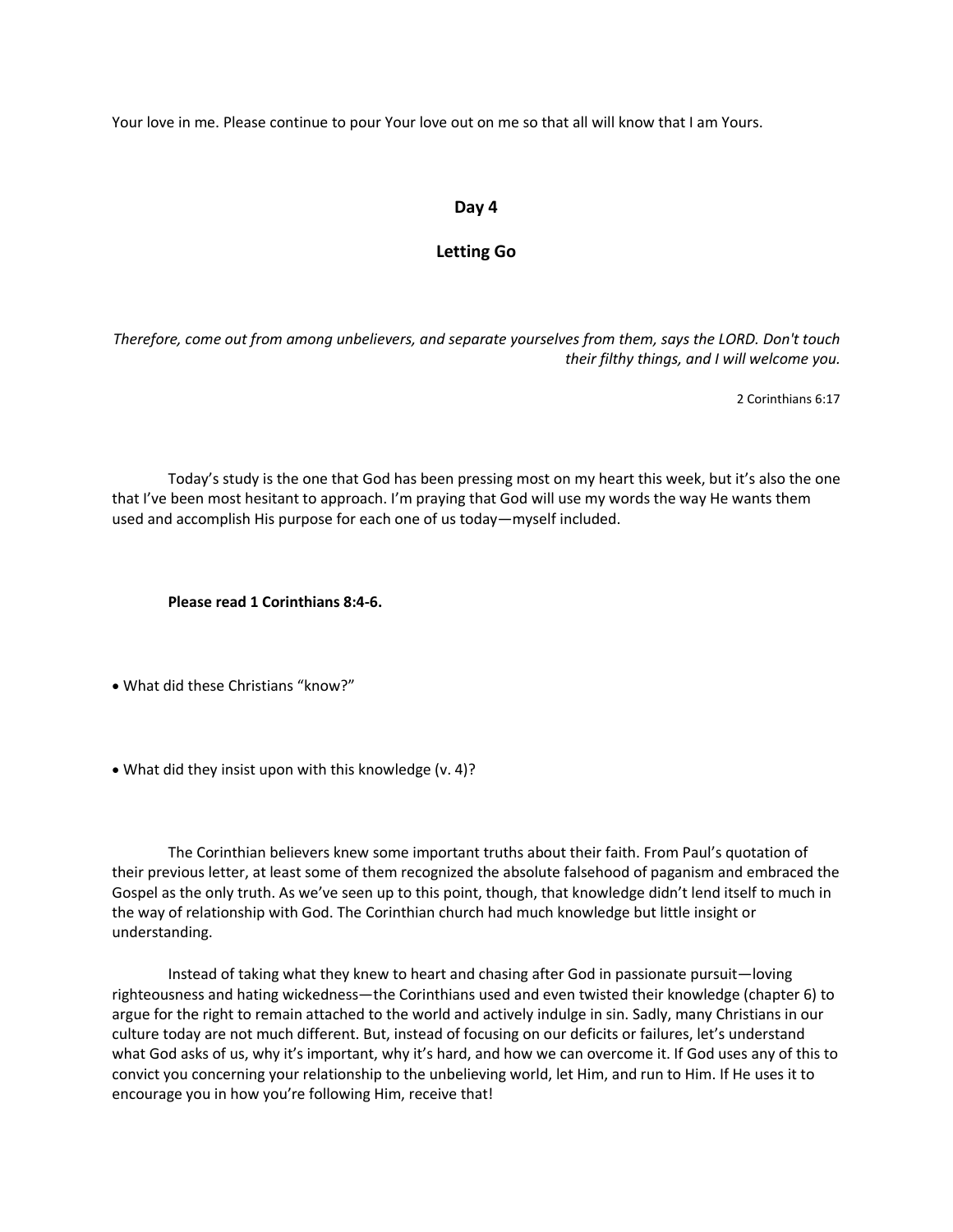First, we need to understand what the Corinthian church was advocating for in their previous letter to Paul. Ancient Corinthian society was full of paganism. Temple worship and sacrifices were part of the culture—and such practices were highly social events. In his commentary on 1 Corinthians, Gordon Fee asserts that "For the most part, the Gentiles who had become believers in Corinth had probably attended such [temple] meals all their lives; indeed such meals served as the basic 'restaurants' in antiquity, and every kind of occasion was celebrated in this fashion." 4 So, paganism had infiltrated just about the whole of society, and some of those who accepted the Gospel were now fighting against Paul's assertion that they should no longer participate in such festivities.

Based on how intrinsic these temple ceremonies were in ancient Corinthian society, I think we can show a measure of compassion for the Corinthian believers who, to some degree, just wanted to participate in the normalcy of life as they used to know it. They likely had friends and family who regularly celebrated at temple feasts. To pull back from all of that would have been difficult at best!

However, it's also important to note the seriousness of that for which the Corinthians were really fighting. Although some Corinthian believers "knew" that idols were nothing and claimed that that knowledge gave them the freedom to continue eating meat sacrificed to idols (likely at the temple feasts), they were putting themselves back in harm's way, essentially advocating for the right to dabble in idolatry.

#### **Please read 1 Corinthians 10:19-22.**

You may have noticed—and been surprised—that in chapter eight, Paul doesn't expressly forbid the Corinthian church from partaking in temple meals that have been sacrificed to idols except on the grounds that such participation could be a stumbling block for a weaker brother or sister. (We can understand chapter eight to essentially be Paul saying to the Corinthians, "Even if there was nothing else wrong with this situation, you still shouldn't do it.")

In chapter 10, though, Paul does forbid it, calling it what it was: participation with demons. That's a serious claim and one that should take us all aback. What the Corinthians considered a right and argued was fairly innocuous because idols were "nothing," Paul calls outright demonic. Why? Because we can bet that anything that sets itself up in opposition to God and tries to take His place of worship in our hearts is a calculated assault on our souls from the very enemy of our souls.

How, then, did God want the Corinthian believers to live in relationship to the unbelieving world around them?

#### **Read 2 Corinthians 6:14-18.**

This is a difficult passage and one that has given me plenty of occasion to ask, *Really, Lord?* throughout my life. It was likely not something the Corinthians wanted to hear, either, but they certainly needed to hear it—and more than once. Their tendency was to stay as involved in the world as they could while still being saved—to have one hand freed from bondage and holding onto Christ but the rest of themselves immersed in the sinfulness around them.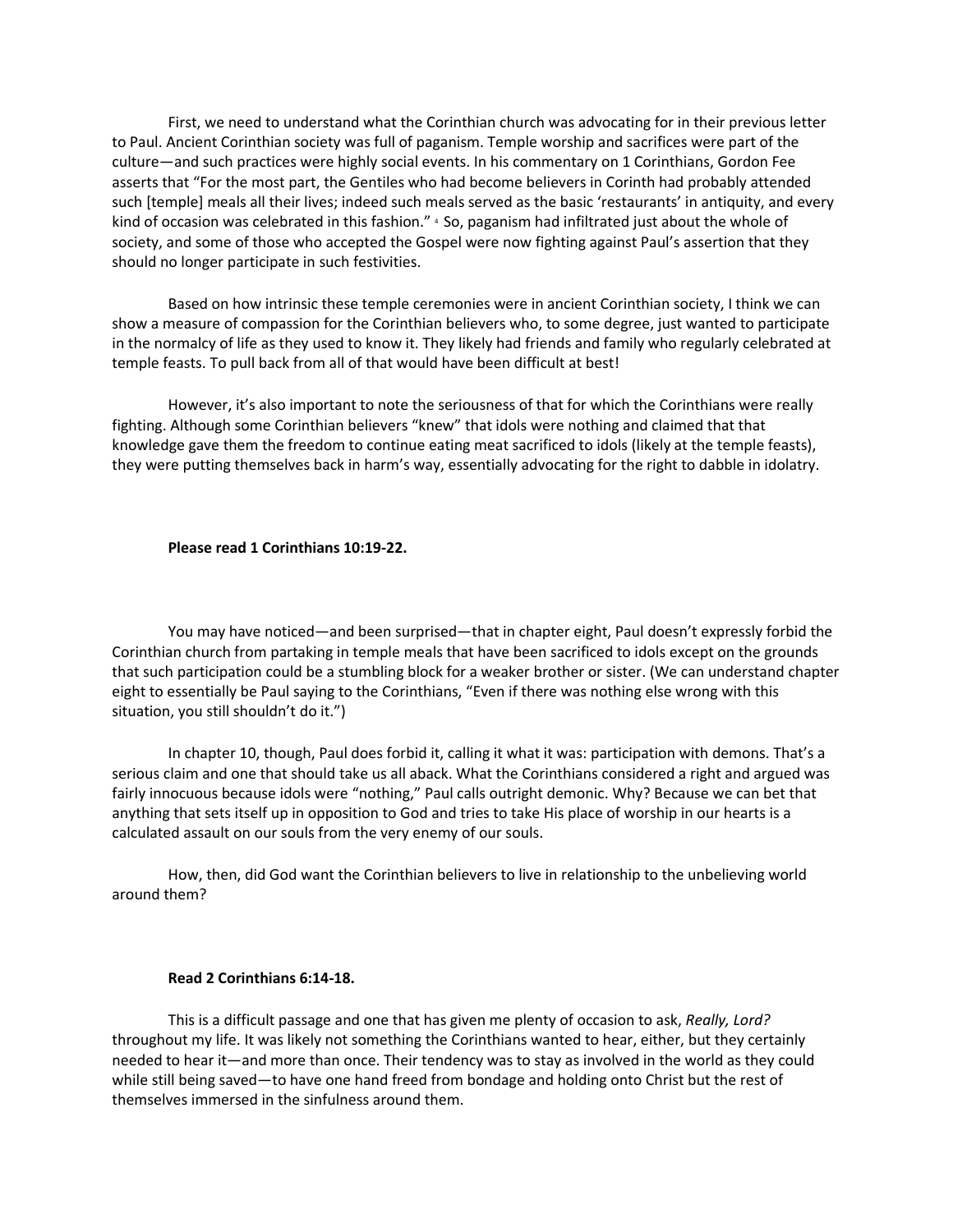Brothers and sisters, this is not where God calls us. He calls us to come out from sin and to be separate, consecrated to Him. He is a jealous God who righteously desires the whole heart of each of His people—not because He vainly wants our worship but because He knows Who He is! He is our Protector, Savior, Redeemer, and Freedom. When we worship Him as the Most High and come out from the darkness around us, we come into His glorious light, love, and protection. We are released from the bondage of sin and darkness, and our freedom speaks *volumes* to others enslaved by the enemy. Christ calls us to be salt and light because He *wants* us to be different from the mundane and the dark—not to blend in as best as we can—so that those ensnared and enslaved will see His freedom in us and reach for Him. We cannot ignore our call to be different! The souls of so many depend on it.

But now, let's be honest: being different often means feeling out-of-place and weird...and it's scary. How do we overcome our fear? We could do a whole study on how to live differently in this world, but to conclude today, let's just take a deep breath and remember that Christ is our reason for being different and our example of how to do it.

Luke 2:52 says that "Jesus grew in wisdom and in stature and in favor with God and all the people." Jesus, the Son of God, the most different of all the people who ever lived, was *likeable*. Crowds flocked to Him; children wanted to be near Him; His disciples left all that they knew to follow Him. Why? Because Christ was then as He is now: loving, joyful, peaceable, patient, kind, good, faithful, gentle, and always selfcontrolled. Who doesn't want to be around such a person? Who isn't drawn to him or her? You and I have His same Spirit living within us; we have the same characteristics—the same fruit—of that Spirit. We just have to surrender to His authority to walk in His Spirit.

But Christ also never shrunk away from a situation that could convict. He upheld God's standards (see Luke 19), but He did so in love (see John 4). We won't get it right all the time, but I am increasingly convicted that we, as followers of Jesus, need to take our separate status very seriously. This world is a confusing place. Unless we take God's standards seriously and uphold them vigilantly, how will the lost ever find the Way, the Truth, and the Life?

**Consider:** God doesn't call us to be different from the rest of the world and to leave sinful practices behind because He wants to make our lives more challenging. He does so because He loves us and wants us to be all His—and He does so because He loves the lost whose lives we affect. Is there an area of your life that you need to obediently surrender to God's standard of holiness now? If so...

**Pray:** Ask God to help you release it to Him. Thank Him that He is always for you. Ask Him to help you overcome any anxiety about this decision and to give you His strength to surrender to Him.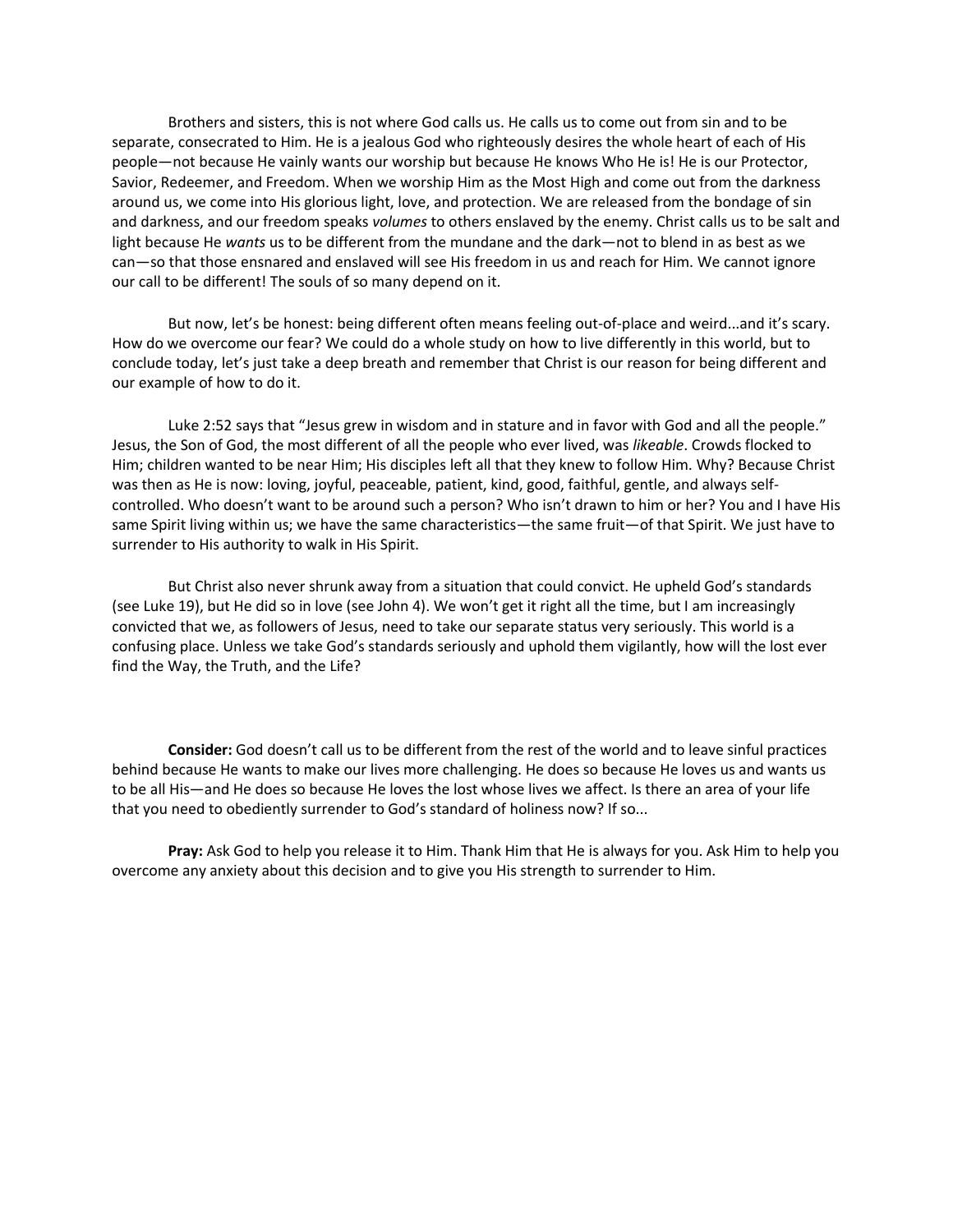# **Day 5**

# **Surrendering Our Rights**

*But you must be careful so that your freedom does not cause others with a weaker conscience to stumble."*

1 Corinthians 8:9

We skipped over the end of chapter 8 yesterday in order to talk about the seriousness of idolatry and old, sinful practices that make us indistinguishable from the rest of the world. But today, we'll return to the first reason Paul gave that specifically addressed why the Corinthian believers should not partake in food that had been offered to idols. For a week of study that was not intended to be all about love, we are talking about it a lot! Today will be no different—and really, it's no surprise; like we mentioned earlier this week, love is the foundation and motivation for everything concerning the Gospel of Jesus.

#### **Please read 1 Corinthians 8:7-13 and 9:11-23.**

- What did Paul say the Corinthian believers could do by exercising their own freedom (8:9)?
- Why is this so serious (8:11-12)?
- Why didn't Paul want to claim any of his "rights" (9:12)?
- How did Paul choose to live instead (9:19)?

Well, Paul certainly wasn't ambiguous, was he? His fervor for bringing people to Christ at any cost is something I pray God grows in me—and in all of us.

The answer Paul gives to the Corinthian church in chapter 8 for why they ought not to participate in eating food that had been offered to idols is based solely on loving, caring for, and protecting the spiritual growth of other, weaker Christians. How like our God to make sure that those who need extra protection receive it!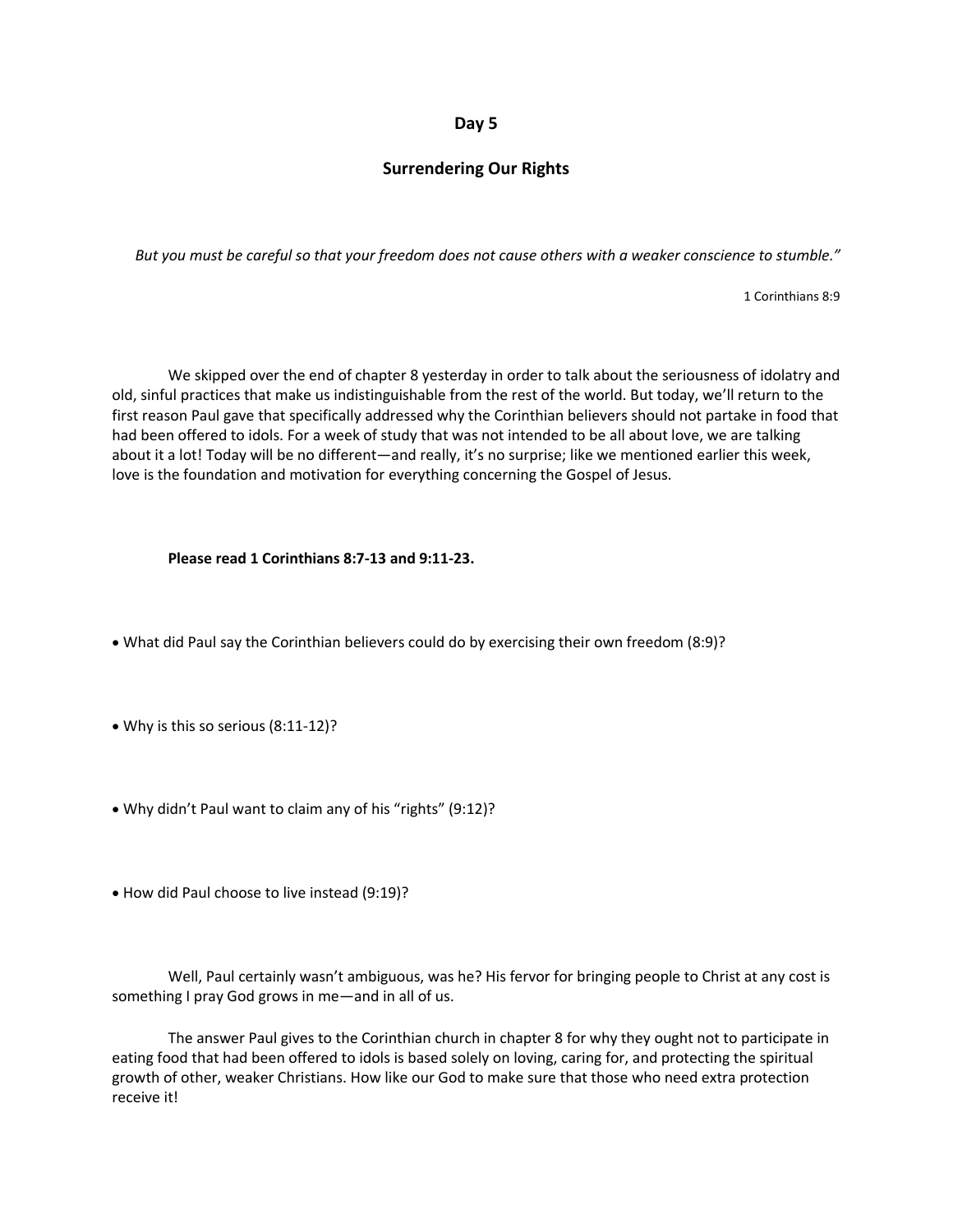For all intents and purposes, Paul says here that although the Corinthians *could* exercise their freedom to participate in the temple feasts (though he'll say they really *couldn't* in chapter 10, as we read yesterday), they *shouldn't* because by exercising that freedom, they could cause another believer whose conscience is bothered by the thought of sharing in such former offerings to stumble and sin. For our study today, we're just going to focus on a few important truths found in these passages.

Let's also add Romans 14:13-23.

• **Our freedom can be another's snare...and therefore ours, too.** Paul says in Romans 14:14 that he is sure that "no food, in and of itself, is unclean." However, another believer who may have just come to Christ from a lifetime under the Law could have trouble seeing all food as clean. In that case, that person could be influenced to eat what they think is sinful and unclean because they see Paul's sure knowledge that it's clean. They're not convinced, but they do it anyway.

We don't have so many issues with food today, but I'm sure we can each think of something that we would consider perfectly sinless because of our freedom in Christ—but that someone else might regard as sinful. In such a case, Paul says that we have to give it up because if we don't, our brother or sister in Christ might willingly choose to do it—against his or her conscience—and therefore end up in sin before God. The result? He or she suffers in sin—and so do we because we have caused them to fall. "There will always be temptations to sin, but what sorrow awaits the person who does the tempting!" (Luke 17:1)

- **In any decision we make, love should be the driver.** Our own rights, freedoms, and preferences take a back seat. While we are not seeking to please human beings but God (Gal. 1:10), in order to walk in love toward others as Christ commanded us to do, we need to put their needs and spiritual edification above our own preferences and rights. In fact, as we studied earlier this week, such an attitude toward each other is evidence that we *belong* to Christ.
- **Giving up our rights and preferences for the sake of Christ is a blessing.** Paul was more than excited to give up his right to be compensated for preaching the gospel so that he could know for *certain* that he kept the path to salvation clear of every obstacle for anyone that would hear the Good News. He could have rightfully asked for compensation, but what if that stood in someone's way of inviting him to teach? He passionately surrendered that right so that he could proclaim Christ to those who would listen. So should our attitude of joyfully surrendering our rights to each other in love. When we do so in cooperation with the Holy Spirit, we encourage the Body of Christ, and we please God. (Romans 14:19).
- **We can sin by transgressing our own convictions.** God is very clear in His Word when He talks about what He considers to be sin. However, sometimes we become confused over an issue He doesn't specifically mention. I love that God leaves us room to make our own decisions, but we need to understand that our convictions actually matter to God. When we waver in our convictions and then fail to uphold them, He considers that sin. So if there is something that God does not specifically address as sin in His Word and we are unsure about it, we had best abstain from it altogether. However, if there is something that God does not call sin in His Word and we feel that it is right, we should feel no guilt in partaking of it. The sin